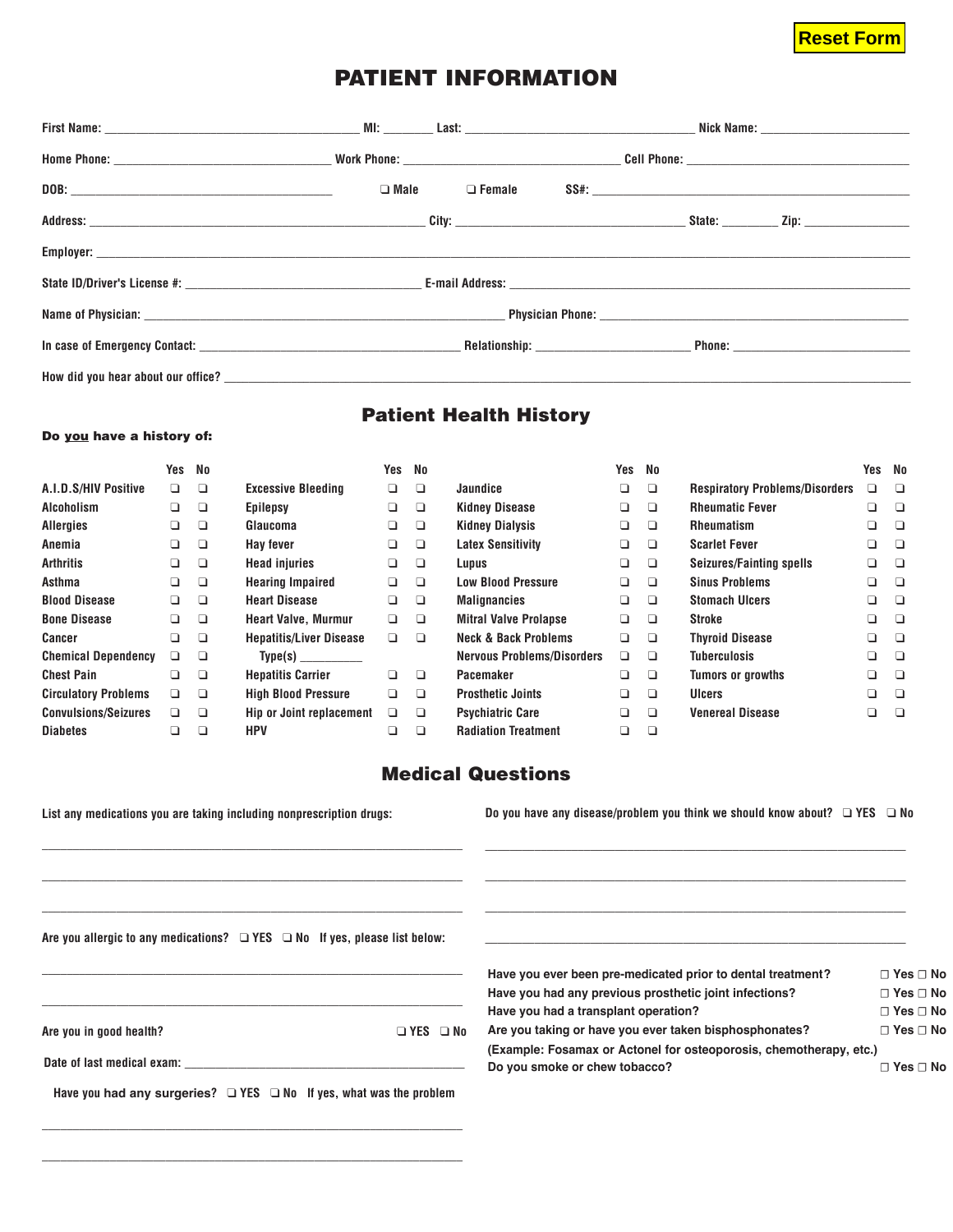| <b>FOR WOMEN ONLY:</b>              |                      |                                                                                                                                                                                       |                                      |                      |  |
|-------------------------------------|----------------------|---------------------------------------------------------------------------------------------------------------------------------------------------------------------------------------|--------------------------------------|----------------------|--|
| Are you taking birth control pills? | $\Box$ YES $\Box$ No |                                                                                                                                                                                       | Are you nursing/breastfeeding?       | $\Box$ YES $\Box$ No |  |
| Are you pregnant?                   | <b>□ YES □ No</b>    | <b>Expected delivery date:</b>                                                                                                                                                        | Is there a possibility of pregnancy? | $\Box$ YES $\Box$ No |  |
|                                     |                      | NOTE: Antibiotics (such as penicillin) may alter the effect of birth control pills. Consult your physician/gynecologist for assistance regarding additional methods of birth control. |                                      |                      |  |

Dr. Signature:

Date:

## **Dental History Information**

|                                                                        |                      | Do you snore?<br>$\Box$ YES $\Box$ No                                                              |
|------------------------------------------------------------------------|----------------------|----------------------------------------------------------------------------------------------------|
|                                                                        |                      | Do you have problems with bad breath?<br>□ YES □ No                                                |
| Reason for today's visit?                                              |                      | Have you ever had an allergic reactions to a crown, metal filling or                               |
| Have you ever had an oral cancer screening?                            | $\Box$ YES $\Box$ No | dental appliance?<br>$\Box$ YES $\Box$ No                                                          |
|                                                                        |                      | Have you ever used an electric toothbrush?<br>$\Box$ YES $\Box$ No                                 |
|                                                                        |                      | Are your teeth sensitive to hot, cold or pressure?<br>$\Box$ YES $\Box$ No                         |
| Do your gums bleed when you brush?                                     | □ YES □ No           |                                                                                                    |
| Have you or a family member ever been treated for periodontal disease? |                      | On a scale from 1 to 10, with 10 being the highest, how important is your dental<br>health to you? |
|                                                                        | $\Box$ YES $\Box$ No |                                                                                                    |
| Have you ever had complications from an extraction?                    | $\Box$ YES $\Box$ No | 3 4 5 6 7<br>$1 \t2$<br>8<br>$\mathbf{g}$<br>10                                                    |
| Have you ever had a popping or clicking near your ear when you chew?   |                      | If you could change something about your smile what would it be:                                   |
|                                                                        | □ YES □ No           | $\Box$ Whiter                                                                                      |
|                                                                        |                      | $\Box$ Straighter                                                                                  |
| Are you prone to frequent headaches?                                   | $\Box$ YES $\Box$ No | $\Box$ Close space                                                                                 |
| Do you grind or clench your teeth?                                     | □ YES □ No           | $\Box$ replace black mercury filling with tooth colored restorations                               |
|                                                                        |                      | $\Box$ repair chipped teeth                                                                        |
| Do you have sores, blisters or swelling on your gums lips or cheeks?   |                      | $\Box$ replace missing teeth                                                                       |
|                                                                        | $\Box$ YES $\Box$ No | $\Box$ less gums showing                                                                           |
| Have you ever had orthodontic treatment?                               | □ YES □ No           | $\Box$ replace old crowns or caps that don't match                                                 |

**I certify that I have read and understand the questions, above. I acknowledge that my questions have been answered to my satisfaction. I will not hold Dr Loretta Chee or any other members of her staff responsible for any errors that I have made in the completion of this form.**

**Adult/Guardian: I hereby consent to the treatment indicated on my examination form, including the use of any anesthetics, sedatives, or x-rays, as may be deemed necessary by the doctor.**

**\_\_\_\_\_\_\_\_\_\_\_\_\_\_\_\_\_\_\_\_\_\_\_\_\_\_\_\_\_\_\_\_\_\_\_\_\_\_\_\_\_\_\_\_\_\_\_\_\_\_\_\_\_\_\_\_\_\_\_\_\_\_\_\_\_\_\_\_\_\_\_\_\_\_\_\_\_\_\_\_\_\_\_\_\_\_\_\_\_\_ Date: \_\_\_\_\_\_\_\_\_\_\_\_\_\_\_\_\_\_\_\_\_\_\_\_\_\_\_\_\_\_**

**Patient:**